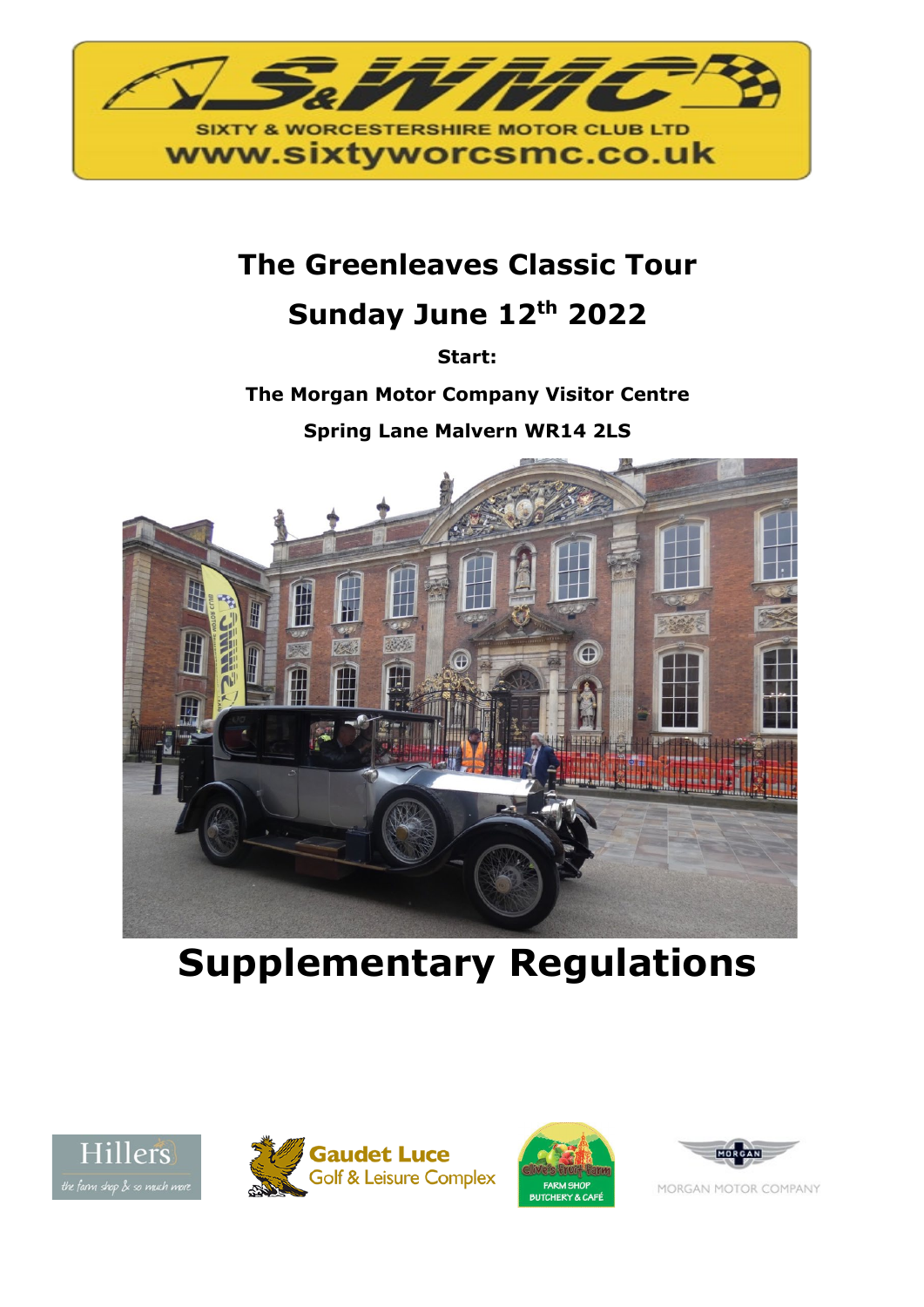

- 1. The Sixty and Worcestershire Motor Club will organise a Touring Assembly on  $12<sup>th</sup>$  June 2022 entitled The Greenleaves Classic Tour.
- 2. The event will be held under the General Regulations of the Motorsport UK (Incorporating the provisions of the International Sporting Code of the FIA) and these Supplementary Regulations.
- 3. A Certificate of Exemption has been applied for.
- 4. The event is open to cars first registered before  $1<sup>st</sup>$  January 2000. Other interesting later cars may be accepted at the organiser's discretion.

All cars must be taxed, hold a V5C Registration Document and have a valid MOT Certificate, where appropriate. Cars must not display any advertising or carry any competition numbers on the doors.

5. Entries open on the publication of these regulations, and close finally on Tuesday 7th June. All entries must be made on the official entry form and be accompanied by the entry fee of £98 for two people travelling in the car. Please add £30 for each additional person. Each entry will be acknowledged, and where possible all correspondence will be by e-mail.

The entry fee includes a road book, one rigid participating vehicle plate, breakfast roll and coffee/tea at the start, coffee/tea/cake at the morning and afternoon stops, and a buffet style meal at the finish.

The maximum number of cars on the event is sixty, the minimum is twenty. Should the minimum figure not be reached the organisers reserve the right to cancel the event and entry fees will be refunded in full. Entries will be selected in order of receipt and the running order will be decided by the organisers. If an entrant wants to run close to a friend/colleague, then please note on the entry form. The organisers reserve the right to cancel, postpone or abandon the meeting in the event of unforeseen circumstances.

The Start Venue will be Morgan Visitor Centre Spring Lane Malvern Worcs. WR14 2LS Tel No. 01684 573104

The finish will be at Gaudet Luce Golf Club, Middle Lane, Hadzor, Droitwich, Worcs., WR9 7JR Tel No. 01905 796375

Entrants will be identified by a vehicle commemorative plate supplied at documentation. This must be displayed in a prominent forward-facing position on the vehicle. Cable ties will be provided.

The route will be approximately 110 miles in Worcestershire and will be split into three sections as defined in an easy-to-follow Tulip style road book issued to entrants at the start. Although not required to complete the route entrants might like to follow their progress on Ordnance Survey "Landranger" map 150.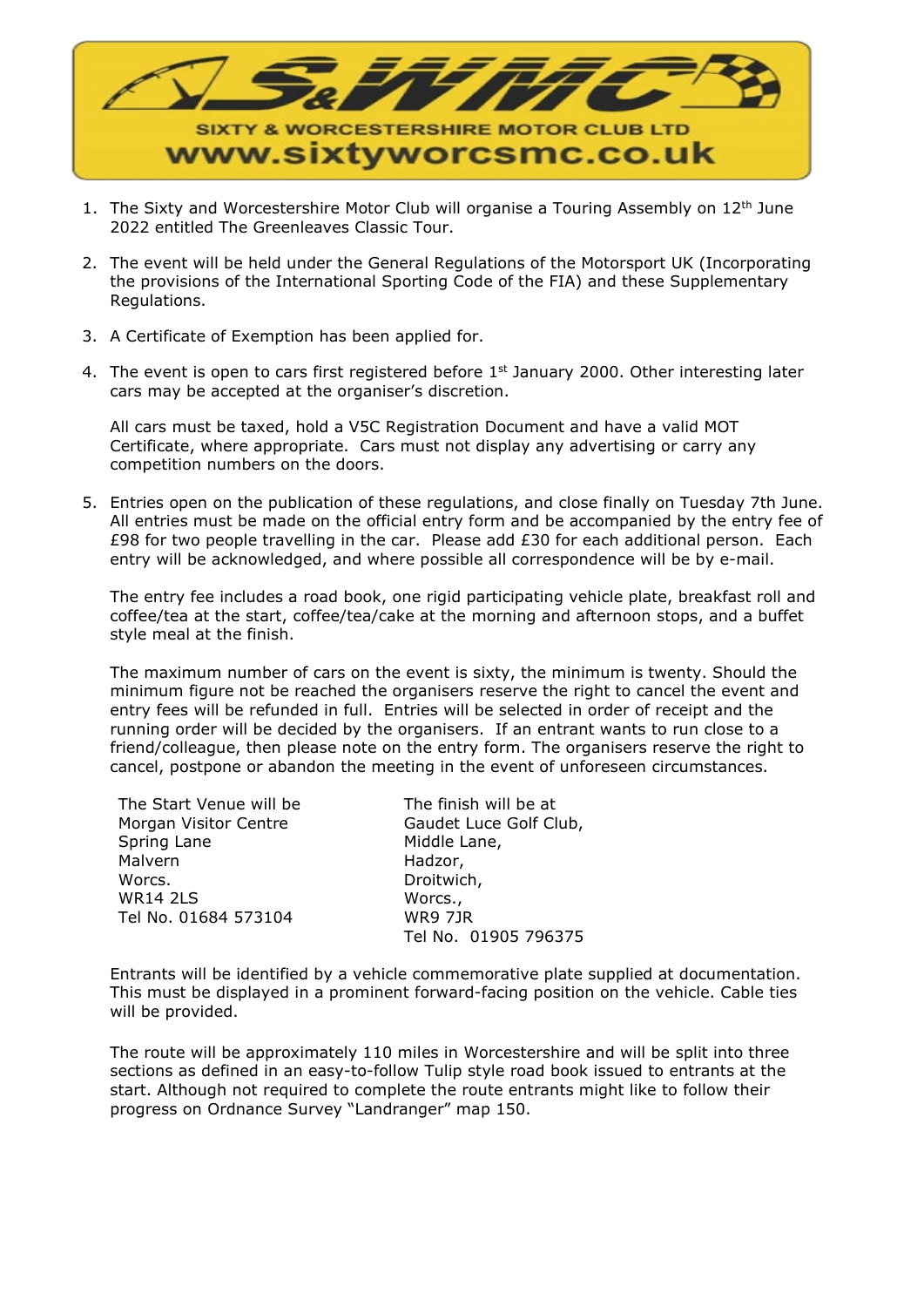

6. The first car will start at 08:45 am. Cars will then leave in number order at one-minute intervals. There will be a course closing car, who will be travelling the entire route.

Along the route there will be check points and code boards to observe the entrant's adherence to the defined route. At each check point the entrant's Route Check Card will be signed for route verification purposes only.

#### 7. The programme for the meeting will be:

| 7 <sup>th</sup> June | Entries close @ 17:00                              |
|----------------------|----------------------------------------------------|
| 9 <sup>th</sup> June | Final instructions posted/e-mailed                 |
| $12th$ June          | 7-30 am Signing on opens                           |
|                      | 8:30 am Drivers briefing                           |
|                      | 8:45 am First car leaves Morgan Visitor Centre     |
|                      | 10:45 am First car arrives at Rest Halt 1          |
|                      | 12:15 pm First car arrives at Rest Halt 2          |
|                      | 3:15 pm First car arrives at Gaudet Luce Golf Club |
|                      |                                                    |

Cars and entrants must arrive at the start no later than 8-30am The following documents must be available for inspection:

 Driving licence for the driver V5C Registration Certificate for the car being used Current vehicle MOT certificate (if required)

It is the entrant's responsibility to ensure that their vehicle is taxed and insured, you will be required to sign a declaration to this effect at documentation.

Any vehicle which, in the opinion of the organisers, is deemed inappropriate or unsafe, will not be allowed to start.

After documentation, entrants will be given their Vehicle Identity Plate with cable ties, Road Book, Route Check Card and food vouchers.

8. Officials:

| Clerk of the Course      | Pete Wood 07787 188720 petejwood@aol.com |
|--------------------------|------------------------------------------|
| Secretary of the meeting | Sarah McKeon                             |
| Chief Marshal            | Mark McKeon                              |
| Club Steward             | TRA                                      |
| Marshalls                | 60 & WMC Members and friends             |
|                          |                                          |

Secretary of the event, to whom all entries must be sent is:

Sarah McKeon Mountview Whittington Worcester WR5 2RL

e-Mail = [sazzlepop81@icloud.com](mailto:sazzlepop81@icloud.com) Tel No. 07903 585582

All marshals will be deemed to be judges of fact.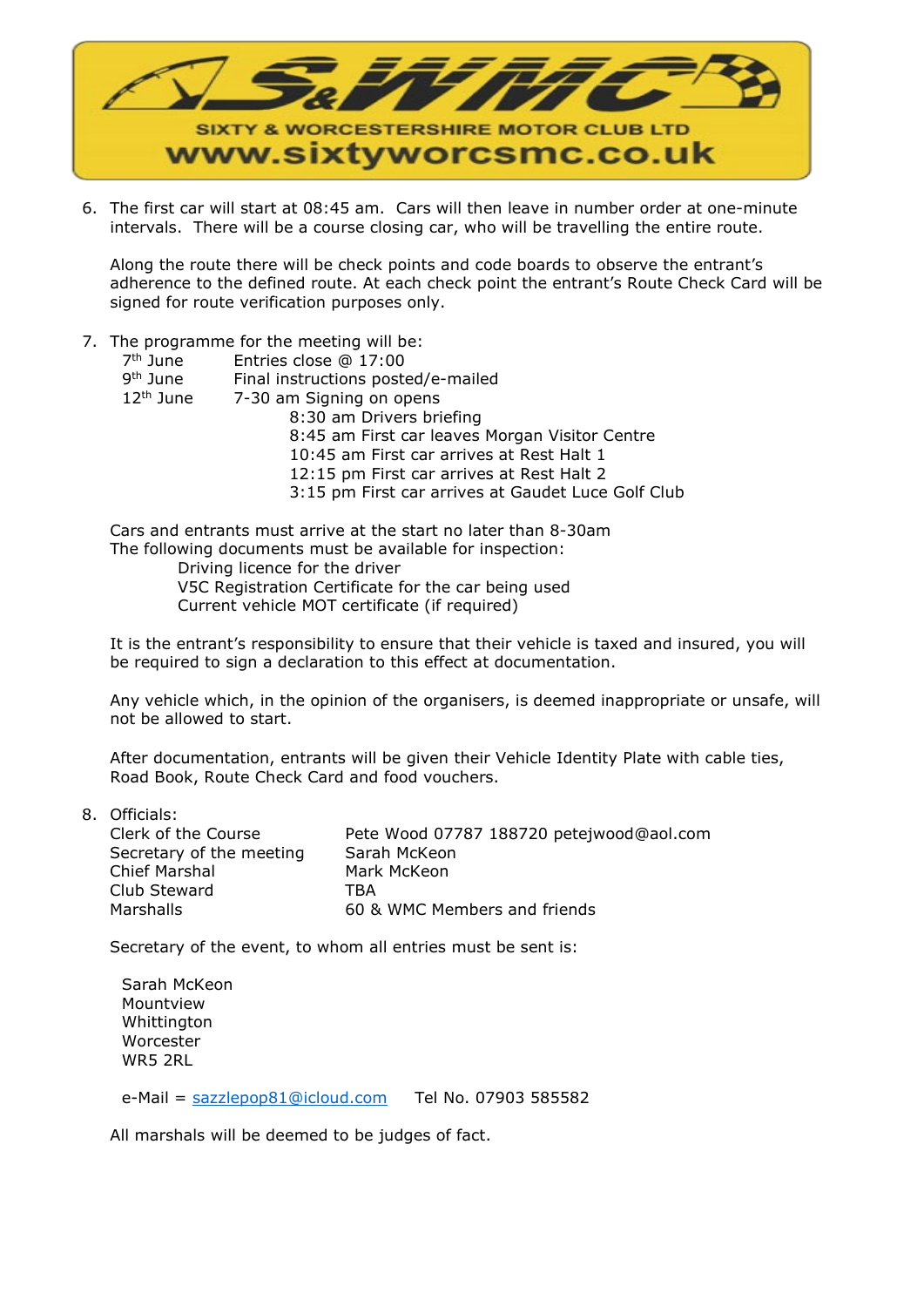

- 9. There will be only one award, The Worcester Evening News Cup. This will be for "the car you would most like to drive home" (other than your own) and will be voted for by entrants themselves The winning driver will receive a souvenir award to take home.
- 10. Paying for your entry:

Using the link on the Club website, pay for entry through PayPal or Bank Transfer as detailed below or post cheque/payment to the following address;

> Sixty & Worcestershire Motor Club, Mountview, Whittington, Worcester, WR5 2RL

Entry fee for the event is £98.00. Payment by BACS - Lloyds Bank 30-97-77 23335268 PayPal, either using the link on the Club website [sixtyworcsmc.co.uk](http://sixtyworcsmc.co.uk/clubevents.html) or to [sales@sixtyworcsmc.co.uk](mailto:sales@sixtyworcsmc.co.uk) Cheque made payable to "Sixty & Worcestershire Motor Club Ltd". Please ensure you include the event name & your name within the payment details.

## **ACKNOWLEDGEMENTS**

Dave Lucas RLO Worcestershire The Morgan Motor Company Visitor Centre Clive's Fruit Farm Hillers Farm Shop and Restaurant Gaudet Luce Golf Club All residents and householders on the route All Sixty & Worcestershire Motor club members and friends who have helped with the event

![](_page_3_Picture_8.jpeg)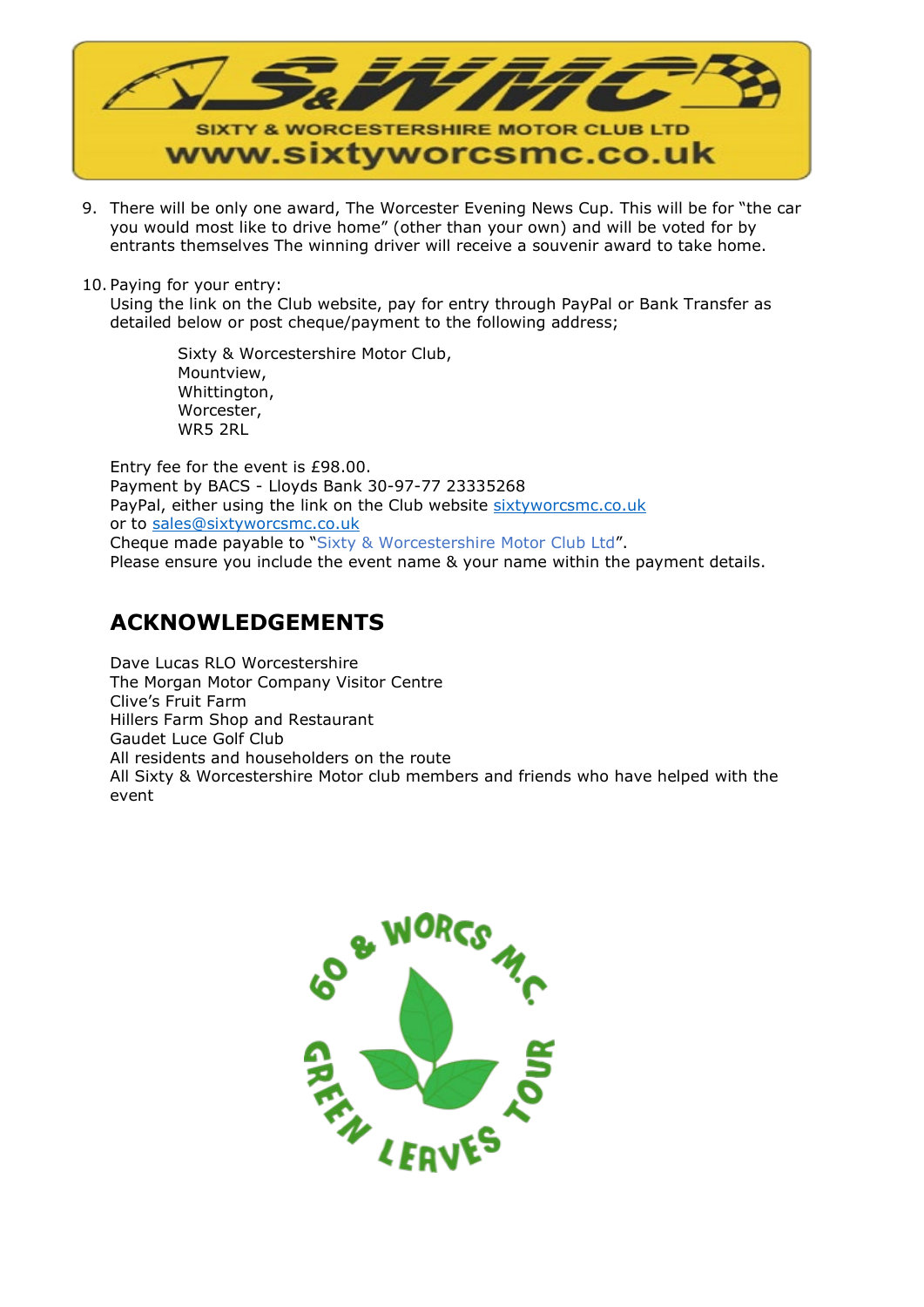![](_page_4_Picture_0.jpeg)

# Entry Form

| <b>Driver Name</b> |  |
|--------------------|--|
| Address            |  |
|                    |  |
|                    |  |
|                    |  |
| Phone              |  |
| Email              |  |

| Passenger Name |  |
|----------------|--|
| Address        |  |
|                |  |
|                |  |
|                |  |
| Phone          |  |
| Email          |  |

### Car Details

Please Write Clearly

| Car Detans             |  |                   |  |
|------------------------|--|-------------------|--|
| Make & Model           |  | <b>Reg Number</b> |  |
| Capacity               |  | Colour            |  |
| Additional passenger 1 |  |                   |  |
| Additional passenger 2 |  |                   |  |

## Person to contact in case of accident

| Name                   |  |
|------------------------|--|
| Address                |  |
| Relationship to Driver |  |
| Phone                  |  |

#### Please Write Clearly

| Entry Fee                         | £98.00 |
|-----------------------------------|--------|
| Additional Passengers at £30 each |        |
| Total                             |        |